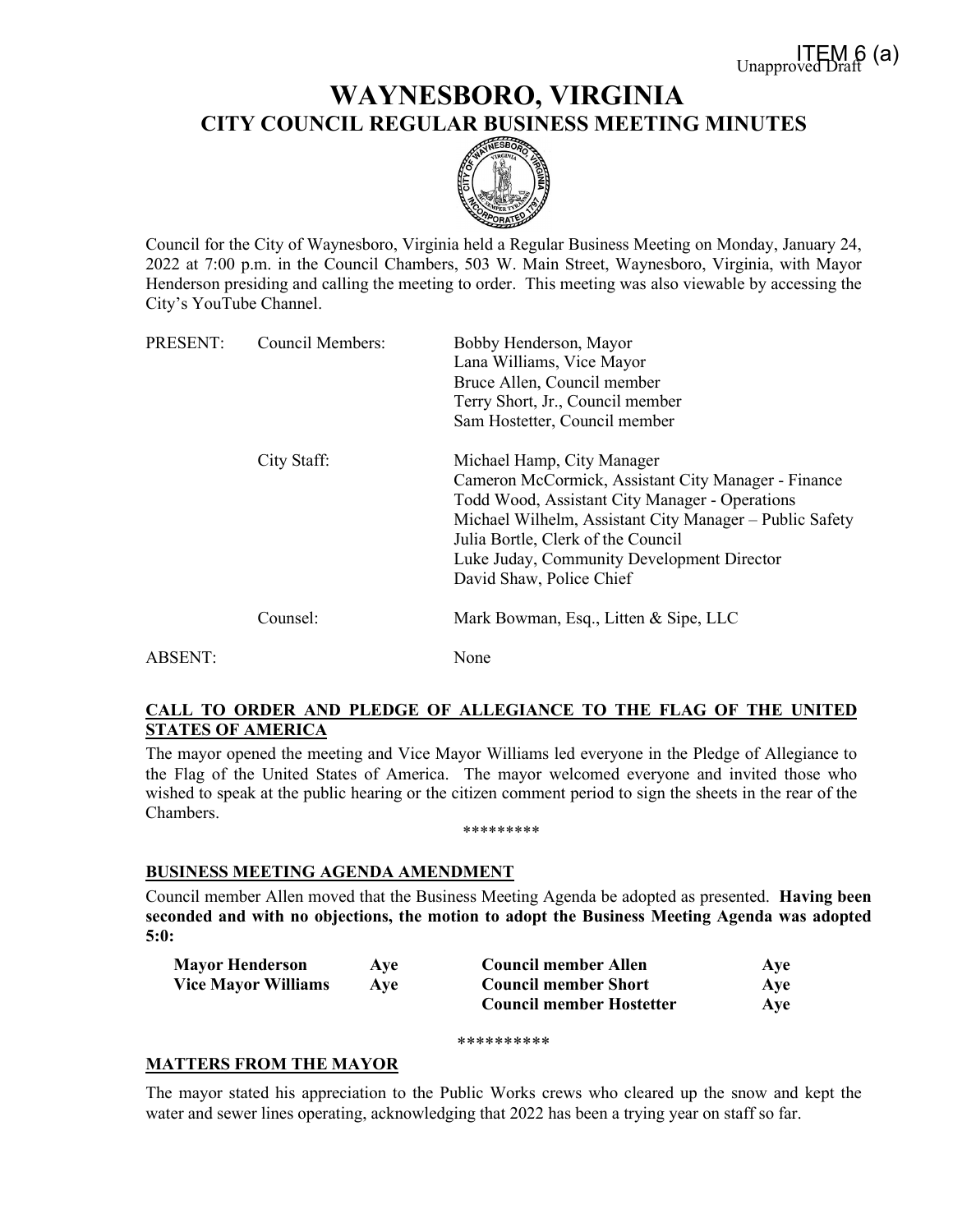#### \*\*\*\*\*\*\*\*\*\*

# **MATTERS FROM COUNCIL MEMBERS**

Council member Short spoke about the ongoing legislative session that includes several promising educational capital investment bills before the General Assembly.

Council member Hostetter provided his COVID update, stating the Department of Health graph shows Omicron may have peaked. Regarding Augusta Health, more citizens are infected with Omicron, and he encouraged folks to continue to mask and get vaccinated. With an increased number of health care workers ill with COVID and other illnesses, it puts a strain on the hospital to provide adequate care.

#### \*\*\*\*\*\*\*\*\*\*

### **CONSENT AGENDA**

Council member Allen moved to adopt the Consent Agenda as presented. **Having been seconded and with no objections, the Consent Agenda was adopted 5:0:**

| <b>Mayor Henderson</b>     | Ave | Council member Allen            | Aye |
|----------------------------|-----|---------------------------------|-----|
| <b>Vice Mayor Williams</b> | Ave | <b>Council member Short</b>     | Aye |
|                            |     | <b>Council member Hostetter</b> | Aye |

a. December 13, 2021 Work Session, December 14, 2021 Retreat Minutes, January 10, 2022 Regular Business Meeting and Work Session Minutes Adoption.

b. Resolution – Authorization to Receive Real Property.

# **RESOLUTION (R22-03) AUTHORIZING ACQUISITION OF REAL PROPERTY**

**WHEREAS**, City Council prefer that the City Mayor and/or the City Manager have the authority to acquire real property when it is in the best interest of the City.

# **NOW, THEREFORE, BE IT RESOLVED BY THE CITY COUNCIL OF THE CITY OF WAYNESBORO, VIRGINIA, AS FOLLOWS**:

- 1. Pursuant to and in accordance with City of Waynesboro Charter, the City Mayor and/or the City Manager, either of whom may act, have the authority to acquire real property when it is in the best interest of the City for the calendar year starting January 1, 2022 and ending December 31, 2022; and
- 2. The City Manager is hereby authorized to take any other actions that are reasonable and necessary to effectuate the acquisition of real property.

Signed: \_\_\_\_\_\_\_\_\_\_\_\_\_\_\_\_\_\_\_\_\_\_\_\_\_\_\_\_\_\_\_\_ Mayor,

Waynesboro City Council

Second consideration/adoption of the following ordinances:

- c. Conditional Use Permit S. Magnolia Avenue Townhouses **(2022-02)**
- d. Rezoning of 1001 Shenandoah Village Drive **(2022-03)**
- e. Rezoning of 618 W. 11 Street, 0 Chestnut Avenue, 313 Chestnut Avenue **(2022-04)**
- f. Zoning Code Amendment MX-B District **(2022-05)**
- g. Zoning Code Amendment Service Bay Door Language **(2022-06)**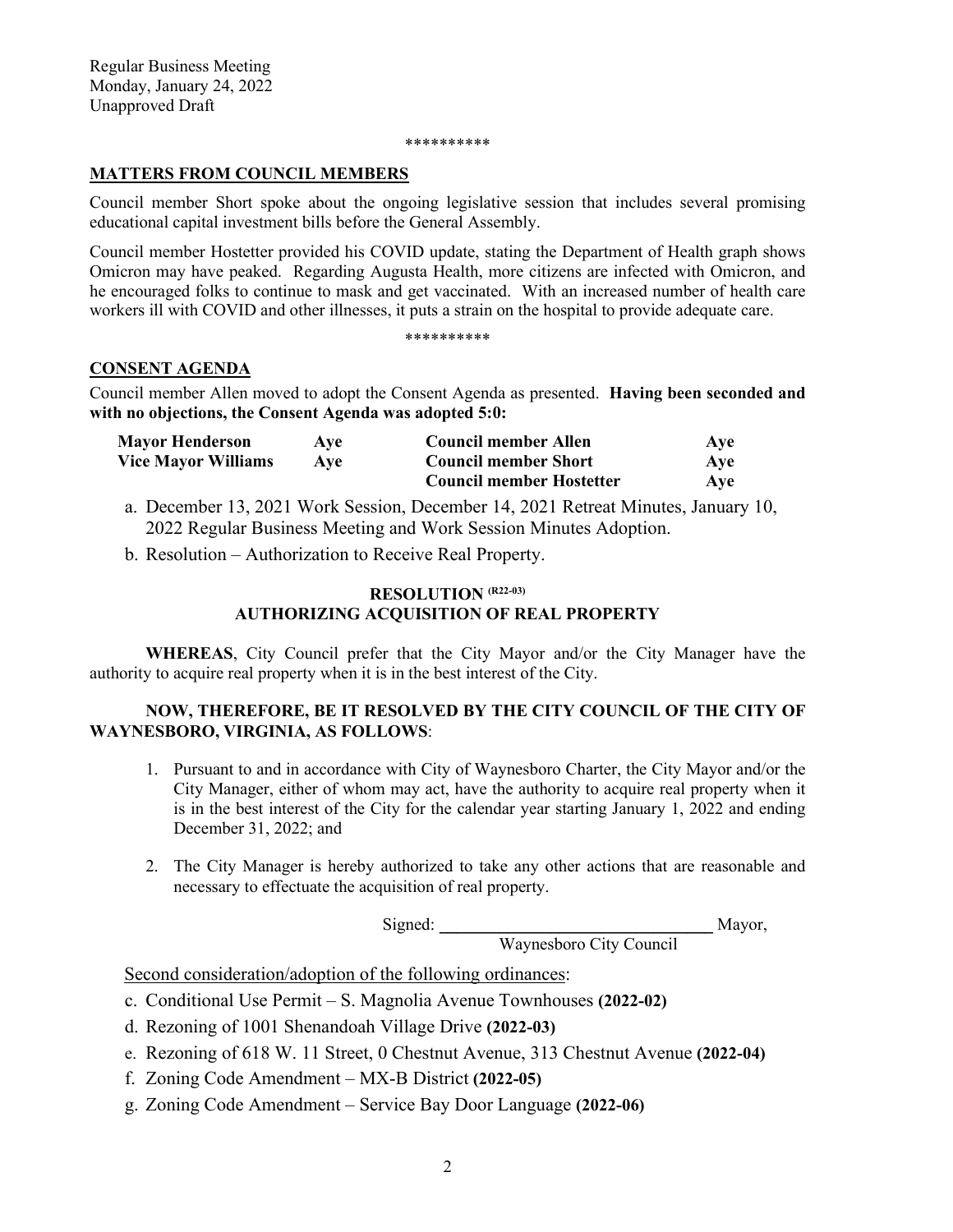#### \*\*\*\*\*\*\*\*\*\*

#### **PROCLAMATION – BLACK HISTORY MONTH**

The City Council proclaimed February 2022 as Black History Month in the City of Waynesboro, Virginia, as reviewed by the City Manager. Ms. Estello Randolph from the Black History Museum located at the Rosenwald Community Center, accepted the proclamation, thanked Council for their continued support for Black History Month, and she invited everyone to visit the Museum, available by appointment at this time.

#### **PROCLAMATION (P22-01)**

**WHEREAS,** Dr. Carter Godwin Woodson, distinguished African American author, editor, scholar and historian, who is known as the "Father of Black History," founded the Association for the Study of African American Life and History in September 1915, and launched Negro History Month in 1926; and

**WHEREAS,** since 1976 every American president has proclaimed February as Black History Month; and

**WHEREAS,** the theme of this year's celebration is, "Black Health and Wellness", including not only one's physical body, but also emotional and mental health; and

**WHEREAS,** this year's theme focuses on the importance of Black health and wellness, and it acknowledges the legacy of not only Black scholars and medical practitioners in Western medicine, but also birth workers, midwives, naturopaths, herbalists, etc.

**THEREFORE, BE IT RESOLVED** the Mayor of Waynesboro, Virginia, on behalf of the City Council, takes great pleasure in recognizing February, 2022 as

#### **Black History Month**

and urges all citizens to join in celebrating the accomplishments of African Americans during Black History Month, and encourages the people of Waynesboro to recognize the many talents, achievements, and contributions that African Americans make to their communities; and

**BE IT FURTHER RESOLVED**, that the Clerk of the Council transmit a copy of this resolution to the curator of the African American History Museum, Waynesboro, VA for appropriate distribution.

In witness whereof I have hereunto set my hand and caused the seal of the City of Waynesboro to be affixed this the 24th day of January, 2022.

> $\mathcal{L}_\text{max}$  , and the set of the set of the set of the set of the set of the set of the set of the set of the set of the set of the set of the set of the set of the set of the set of the set of the set of the set of the Bobby Henderson, Mayor

#### **14TH STREET GREENWAY PHASE III PROJECT**

The Community Development Director reviewed the current status of the Phase III Greenway Project (*attachment 47-24*). This included the project timeline and possible steps forward. It was the consensus of Council to proceed with Option 1:

\*\*\*\*\*\*\*\*\*\*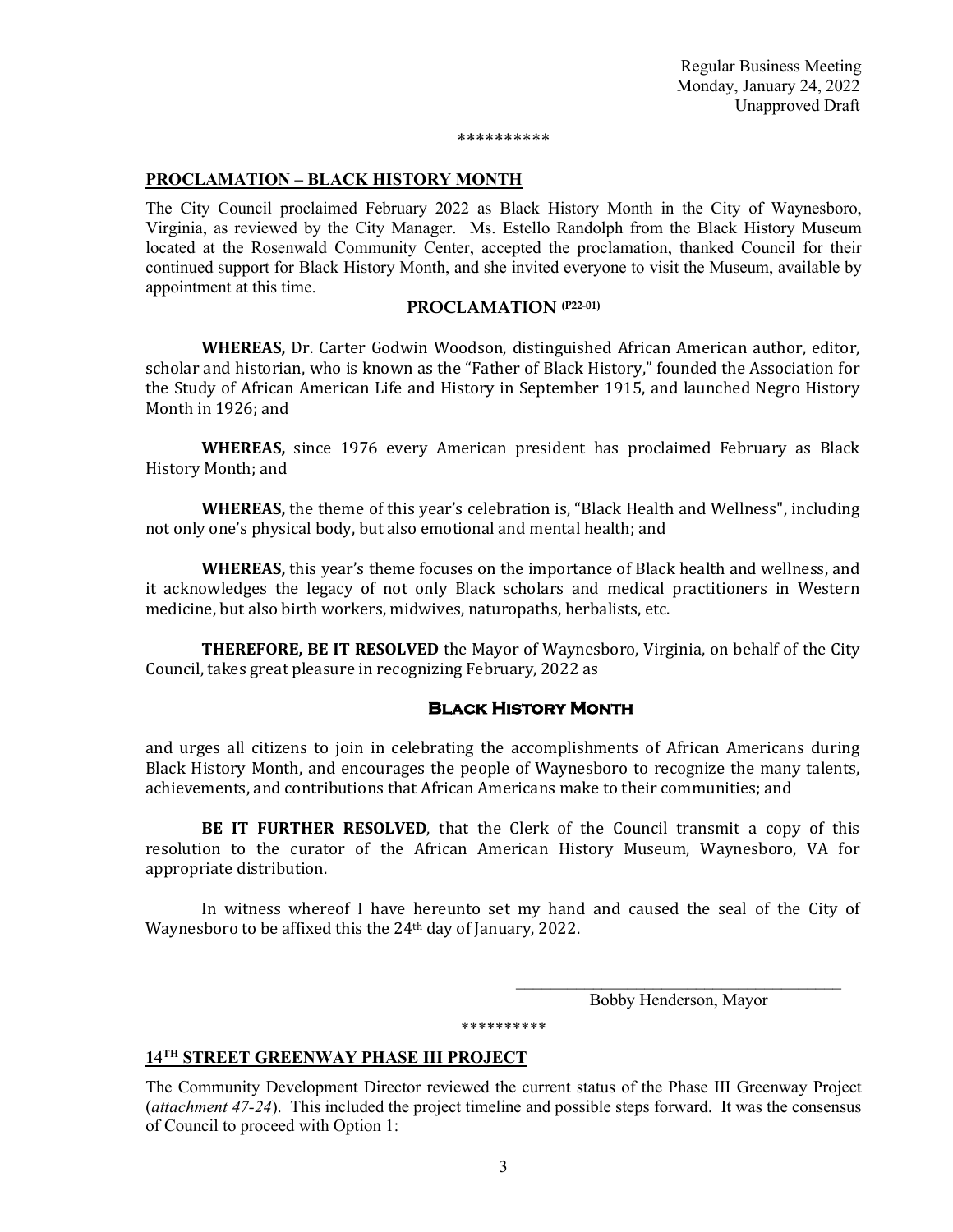- A flashing beacon at the corner of Wayne Avenue and 14<sup>th</sup> Street;
- New sidewalks on  $14<sup>th</sup>$  street. To avoid cost overruns, sidewalks may not be possible along the full route on  $14<sup>th</sup>$  Street on both sides, but possible on the north side.

The City will attempt to complete sidewalk on both sides of the street if funding allows. If costs go up too much, the City will ensure that continuous sidewalk is completed on at least one side of the street.

- Enhanced crossings with ADA crossings at the corners.
- This option includes possible parallel parking on both sides of  $14<sup>th</sup>$  Street creating the least impact on parking.

This option will retain parallel parking on both sides of 14<sup>th</sup> Street. A handful of spaces may be affected by safety concerns at corners, but generally continuous parallel parking will be maintained on both sides of the street.

Clarifications to Option 1:

- Proceed with sidewalk proposal agreed to by staff with VDOT.
- Increased engineering costs but design professionals believe sidewalks can be constructed in current budget.

\*\*\*\*\*\*\*\*\*\*

#### **HARMAN MEMORIAL MONUMENT**

After the required public hearing to receive public comment on the removal and relocation of the William H. Harman Memorial that was located in Constitution Park, four offers were received, including Mark Harman, descendent, on behalf of the Harman Family Association, the Daughters of the Confederacy, Lee Masonic Lodge, and the Shenandoah Battlefield Foundation. Based on the City Manager's recommendation, Council member Allen moved to adopt a resolution to transfer ownership and custody of the Harman Monument to Mr. Mark Harman, representing the Harman Family Association. **Having been seconded and with no objections, the resolution was adopted 5:0**:

| <b>Mayor Henderson</b>     | <b>Ave</b> | Council member Allen            | Ave |
|----------------------------|------------|---------------------------------|-----|
| <b>Vice Mayor Williams</b> | Ave        | <b>Council member Short</b>     | Ave |
|                            |            | <b>Council member Hostetter</b> | Ave |
|                            |            | <b>RESOLITION</b> $(R22-05)$    |     |

#### **RESOLUTION (R22-05) APPROVING THE TRANSFER OF THE HARMAN MEMORIAL TO MARK HARMAN**

**WHEREAS** a memorial commemorating William H. Harman (the "Harman Memorial") existed within the City of Waynesboro's Constitution Park; and

**WHEREAS**, after due advertisement and in accordance with Virginia Code Section 15.2-1812, the city solicited offers for the Harman Memorial and held a public hearing on December 13, 2021 to receive public comments on the removal and relocation of the Harman Memorial; and

**WHEREAS**, the City Council desires for the Harman Memorial to be removed and relocated and desires to transfer title to the same.

**NOW, THEREFORE, BE IT RESOLVED**, by the city Council of the City of Waynesboro, Virginia that:

1. The Harman Memorial shall be removed and relocated from Constitution Park.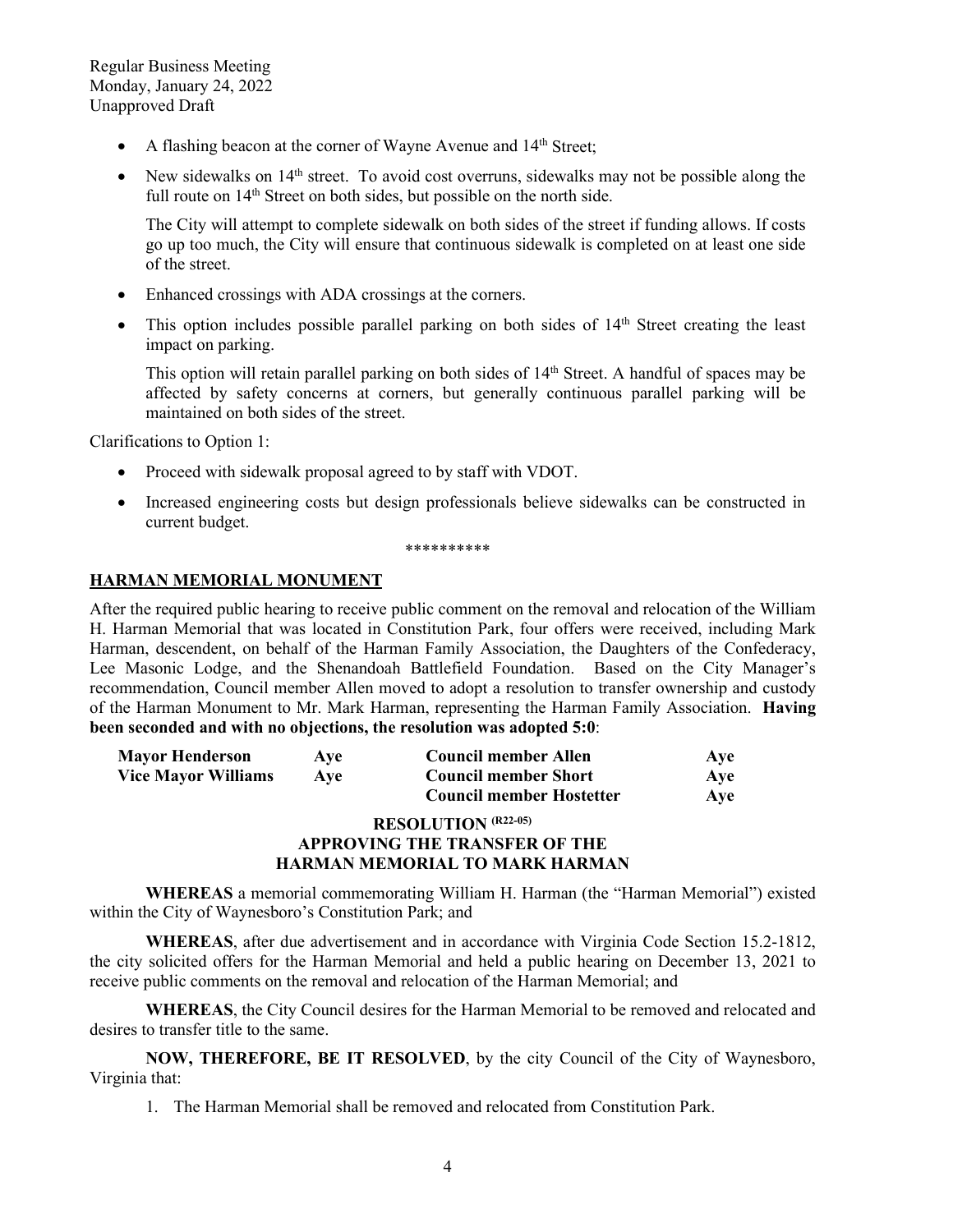- 2. Title to, and custody of, the Harman Memorial shall be transferred to Mark Harman, the descendant of William H. Harman.
- 3. The City Manager, or his designee, is authorized to take any and all other actions that are reasonable and necessary to affect the purpose of this Resolution.

Bobby Henderson, Mayor

 $\overline{\phantom{a}}$  , where  $\overline{\phantom{a}}$  , where  $\overline{\phantom{a}}$  , where  $\overline{\phantom{a}}$  , where  $\overline{\phantom{a}}$ 

\*\*\*\*\*\*\*\*\*\*

# **RESOLUTION – VA DEPARTMENT OF CORRECTIONS MANDATE TO GENERAL ASSEMBLY**

Despite regular communication between the Middle River Regional Jail executive leadership and the Department of Corrections (DOC), an estimated 150 state-responsible inmates remain at the MRRJ facility. The City Council was asked to consider adopting a resolution requesting the General Assembly representatives to introduce legislation requiring the Department of Corrections to receive those state responsible inmates into the state correctional system as required by Section 53.1-20 A and B, unless a local or regional jail agrees to continue holding such inmates for the applicable per diem rate.

Council member Short moved to adopt a resolution for forwarding to Senator Emmett Hanger and Delegate John Avoli **Urging the General Assembly Mandate Timely Transfers of State Responsible Inmates into the State Correction System**. **Having been seconded and with no objections, the resolution was adopted 5:0:**

| <b>Mayor Henderson</b>     | Ave | Council member Allen            | Aye |
|----------------------------|-----|---------------------------------|-----|
| <b>Vice Mayor Williams</b> | Ave | <b>Council member Short</b>     | Aye |
|                            |     | <b>Council member Hostetter</b> | Ave |

# **RESOLUTION** (R21-04)

# **URGING THE GENERAL ASSEMBLY MANDATE TIMELY TRANSFERS BY THE VIRGINIA DEPARTMENT OF CORRECTIONS**

**WHEREAS,** the City of Waynesboro (the "City") is a member jurisdiction of the Middle River Regional Jail Authority (the "Jail Authority"), which is a regional jail authority as provided in Section 53.1-95.2 et seq. of the Code of Virginia; and

**WHEREAS,** Section 53.1-20 of the Code of Virginia requires the Director of the Virginia Department of Corrections to receive eligible inmates within sixty days of the date on which the inmate's final sentencing order is transmitted to the Director; and

**WHEREAS,** the Jail Authority operates the Middle River Regional Jail ("MRRJ"), which is rated to house 396 inmates; and

**WHEREAS,** the timely transfer of inmates who belong in Virginia Department of Corrections is essential for the Jail Authority to appropriately manage MRRJ's population; and

**WHEREAS,** the Virginia Department of Corrections has historically failed to transfer inmates in a timely manner; and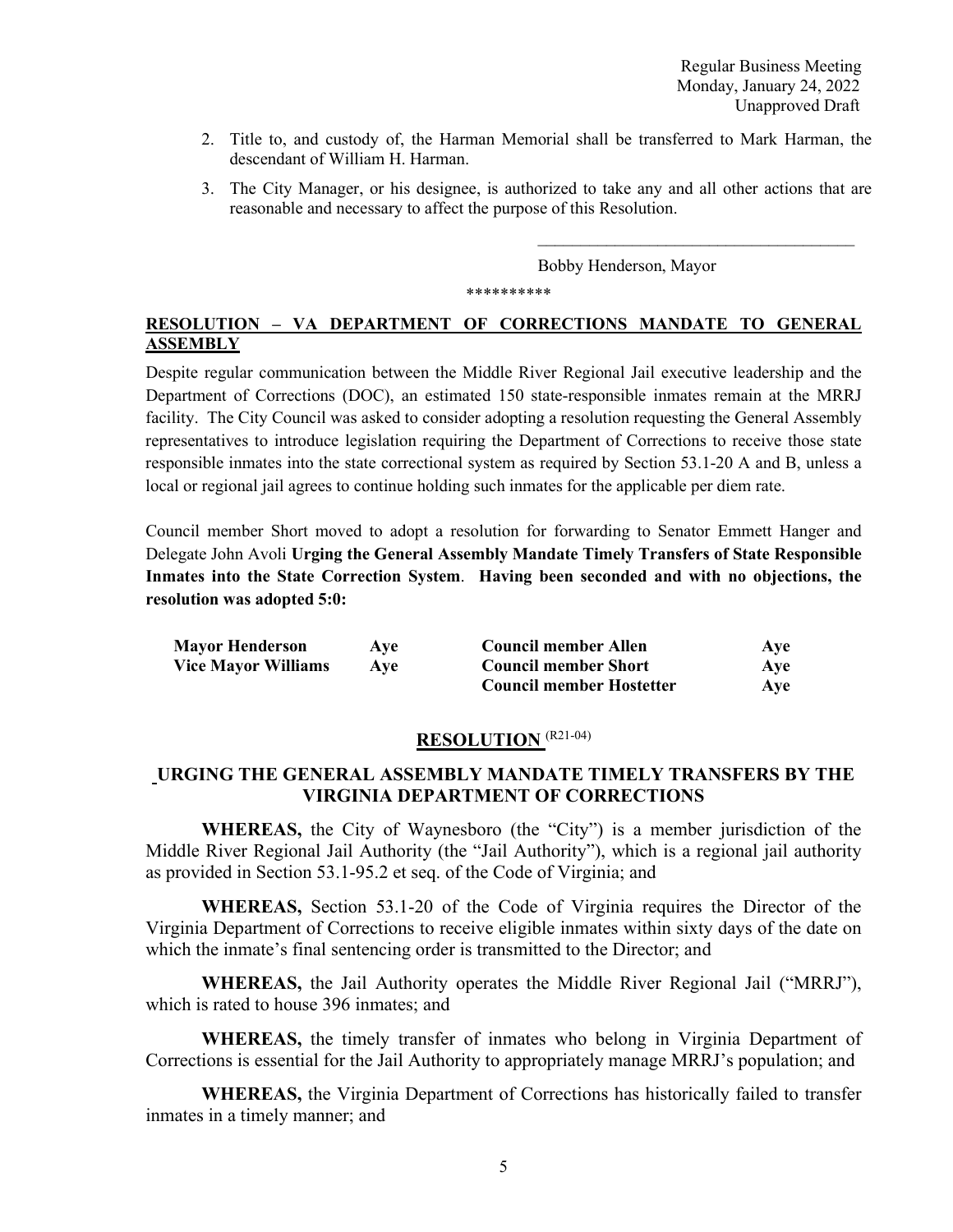**WHEREAS,** such failure has in recent months required the Jail Authority to at times house more than 250 out-of-compliance inmates who should have been transferred to Virginia Department of Corrections; and

**WHEREAS,** these failures place an undue and inappropriate burden on the City and its fellow member jurisdictions of the Jail Authority to absorb the impacts of an inmate population that the General Assembly has by law directed the Virginia Department of Corrections to house.

**NOW, THEREFORE, BE IT RESOLVED** by the City Council of the City of Waynesboro, Virginia:

1. That the City Council calls upon Delegate John Avoli and Senator Emmett Hanger, who represent the residents of the City of Waynesboro in the General Assembly to support amendments to the Code of Virginia to require the Virginia Department of Corrections, to the extent the state correctional system has available beds, receive all state responsible inmates into the state correctional system as provided by § 53.1-20 A. and B., unless a local or regional jail agrees to continue holding such inmates for the applicable per diem rate, and further requiring the Director of the Department to report monthly to the Secretary of Public Safety and Homeland Security and the Department of Planning and Budget on the number of inmates housed in the state correctional system, the number of inmate beds available, and the number of offenders housed in local and regional jails that meet the criteria set out in § 53.1-20 A. and B.

2. That the City Council urges its fellow member jurisdictions of the Jail Authority to similarly call upon the Delegates and Senators of the residents of their respective localities to cosponsor and support the same.

Adopted January 24, 2022

Bobby Henderson, Mayor

\_\_\_\_\_\_\_\_\_\_\_\_\_\_\_\_\_\_\_\_\_\_\_\_\_\_\_\_\_\_\_\_\_\_\_\_\_

\*\*\*\*\*\*\*\*\*\*

# **VOTING WARD REDISTRICTING AND CONSIDER SETTING A PUBLIC HEARING ON THE REDISTRICTING FOR MARCH 14, 2022**

Virginia Code Section 24.2-304.1B reiterates the Constitutional requirements that local redistricting occur following the decennial census, and that the districts shall "give as nearly as practicable representation in proportion to the population of the district or ward," and that the districts must "be composed of contiguous and compact territory."

Virginia Code Section 24.2-304.1C requires the use of unadjusted census data in local redistricting.

Council was provided with the following 2020 Census data by ward:

| <b>Existing Wards</b> | 2020 Census | Variance from ideal | 2010  | Growth since 2010 |
|-----------------------|-------------|---------------------|-------|-------------------|
| A                     | 5,205       | $-6.2%$             | 5,379 | $-3.2%$           |
| В                     | 5,303       | -4.4%               | 5,238 | $+1.2%$           |
|                       | 5,660       | $+2.0%$             | 5,222 | $+8.4%$           |
|                       | 6,028       | $+8.6%$             | 5,167 | $+16.7%$          |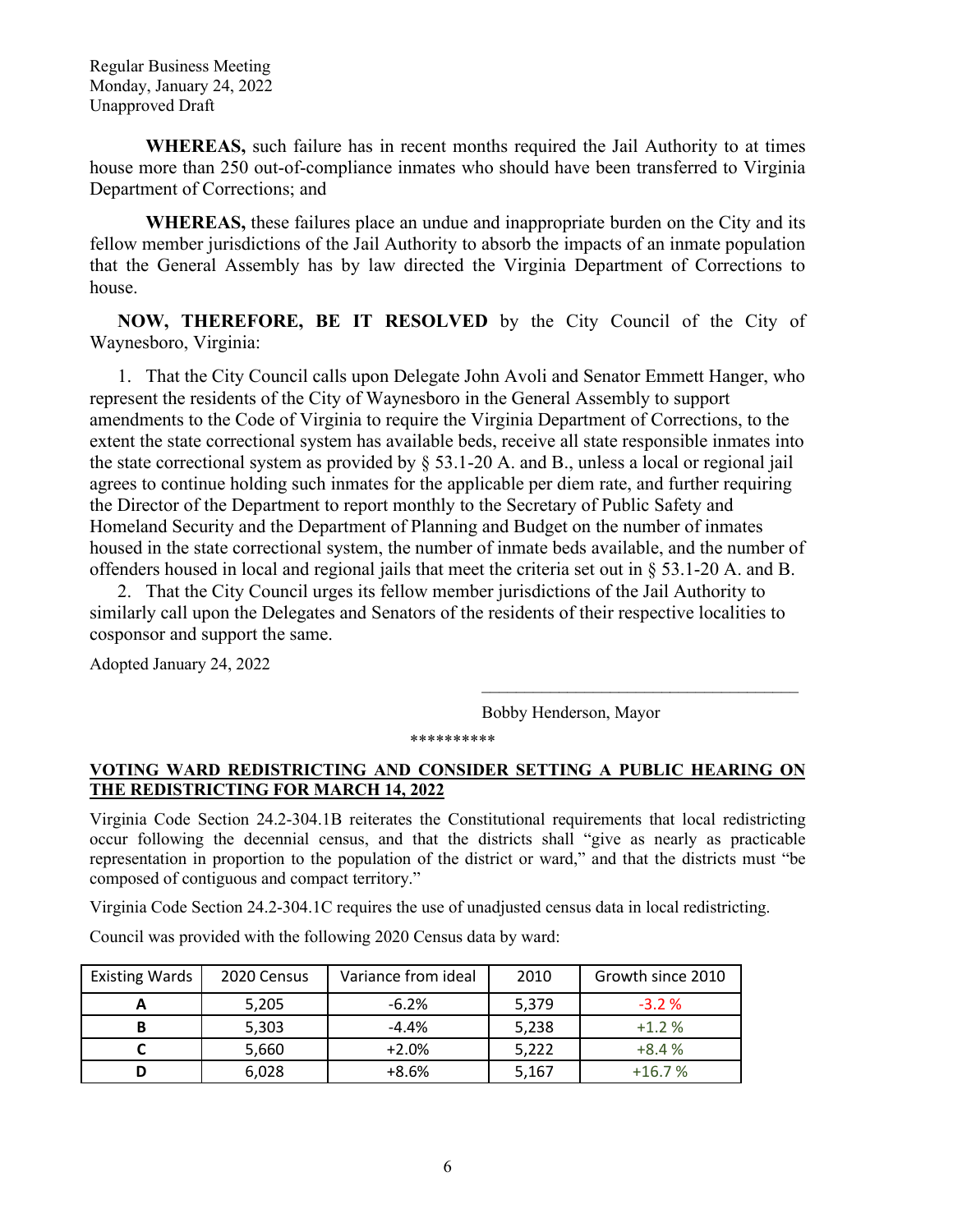According to the 2020 Census Data, the ideal population for each ward should be 5,549. The Community Development Director presented information regarding the process to revise the ward maps and the resulting options. With staff's recommendation that Council consider alternative 2.3, City Council was asked to identify a preferred map which will be the subject of a 30-day comment period and then a public hearing in March.

| Alternative 2.2 | 2020 Census | Variance from ideal | 2010  | Growth since 2010 |
|-----------------|-------------|---------------------|-------|-------------------|
|                 | 5,780       | 4.2%                | 5,897 | $-2.0%$           |
| В               | 5,698       | 2.7%                | 5,109 | $+11.5%$          |
|                 | 5,291       | $-4.6%$             | 5,001 | $+5.8%$           |
|                 | 5,427       | $-2.2%$             | 4.966 | $+9.3%$           |

Alternative 2.2 has a top-to-bottom variance of 8.5%:

Alternative 2.3 has a top-to-bottom variance of **1.3%:**

| Alternative 2.3 | 2020 Census | Variance from ideal | 2010  | Growth since 2010 |
|-----------------|-------------|---------------------|-------|-------------------|
| -               | 5,572       | $+0.4%$             | 5,708 | $-2.4%$           |
| В               | 5,582       | $+0.6%$             | 5,346 | $+4.4%$           |
|                 | 5,529       | $-0.4%$             | 5,186 | $+6.6%$           |
| D               | 5,513       | $-0.6%$             | 4.733 | $+16.5%$          |

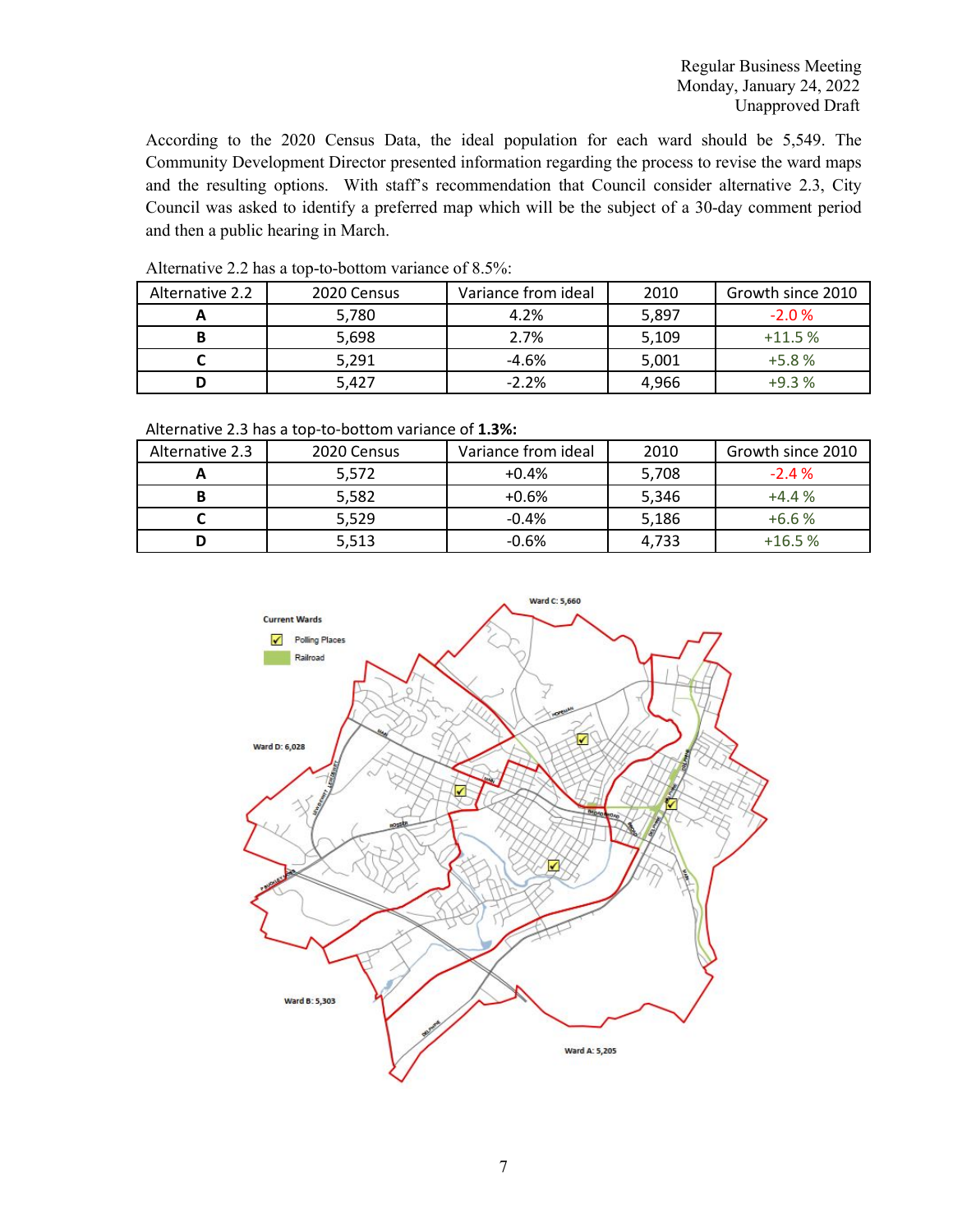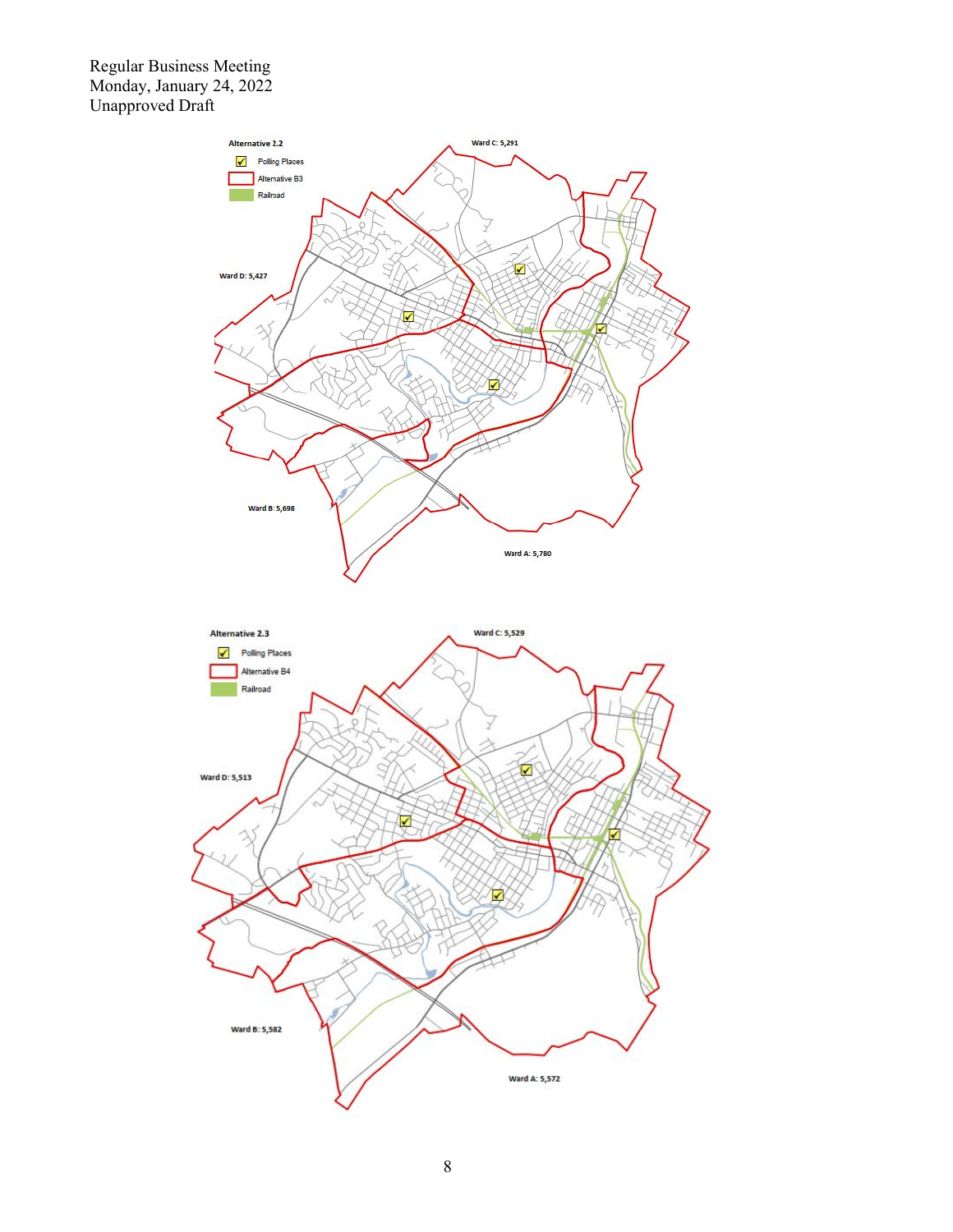It was noted that each alternative allowed the current Council members and School Board members to remain in their own ward designation. Dr. Hostetter asked if alternatives can be considered after Council holds a public hearing and proposes a redistricting ward map. He was told minimal changes would be allowed but significant changes would require a new public hearing. Council member Short moved that Council consider adopting alternative map 2.3 and hold a public hearing on the same. Having been seconded and with no further discussion, **the Council will consider alternative ward map 2.3 and hold a public hearing to receive public input scheduled for March, 2022, with an affirmative 5:0 vote**:

| <b>Mayor Henderson</b>     | <b>Ave</b> | Council member Allen            | Ave |
|----------------------------|------------|---------------------------------|-----|
| <b>Vice Mayor Williams</b> | <b>Ave</b> | <b>Council member Short</b>     | Ave |
|                            |            | <b>Council member Hostetter</b> | Ave |
|                            |            | **********                      |     |

#### **PUBLIC HEARING - AMENDING THE FISCAL YEAR 2022 BUDGET IN THE AMOUNT OF \$5,021,014**

The Assistant City Manager of Finance reviewed the funding and projects included in the amended budget ordinance, including:

- The encumbrance roll forward from the fiscal year 2021 Annual Comprehensive Financial Report in the amount of \$3,030,276;
- Combination of American Rescue Plan Act Funds and Local Fund Balance/Net Position in the amount of \$1,175,000;
- American Rescue Plan Act Funds for engineering of a raw water tank in the Water Fund (\$500,000);
- Sales and Meals Tax Revenue (\$250,000);
- Miscellaneous other grants, insurance donations, and sale of materials (\$65,738).

The public hearing was opened at 7:47 p.m. With no one signed up to speak, the public hearing was closed. Council member Short moved to introduce an **ORDINANCE TO AMEND THE FISCAL YEAR 2022 BUDGET ORDINANCE FOR THE CITY OF WAYNESBORO, VIRGINIA**. Having been seconded and with no objections, the ordinance will be considered for adoption at the February 14, 2022 regular business meeting.

#### \*\*\*\*\*\*\*\*\*\*

### **COMMUNICATION, CORRESPONDENCE, CALENDAR**

Council was reminded there will be a budget work session on Wednesday, January 26, 2022 in Council Chambers, beginning at 6:30 p.m.

\*\*\*\*\*\*\*\*\*\*

### **CITIZEN COMMENT PERIOD**

*Mark Harman, on behalf of the Harman Family Association*: thanked Council for their resolution concerning the Harman Monument.

*Carol King* (left the meeting).

*Evelyn Cotton, Waynesboro*: very pleased with the Greenway Phase III plan proposed by Council. Asked that Council consider installing a sidewalk on one side and use the extra funds toward a safe crosswalk.